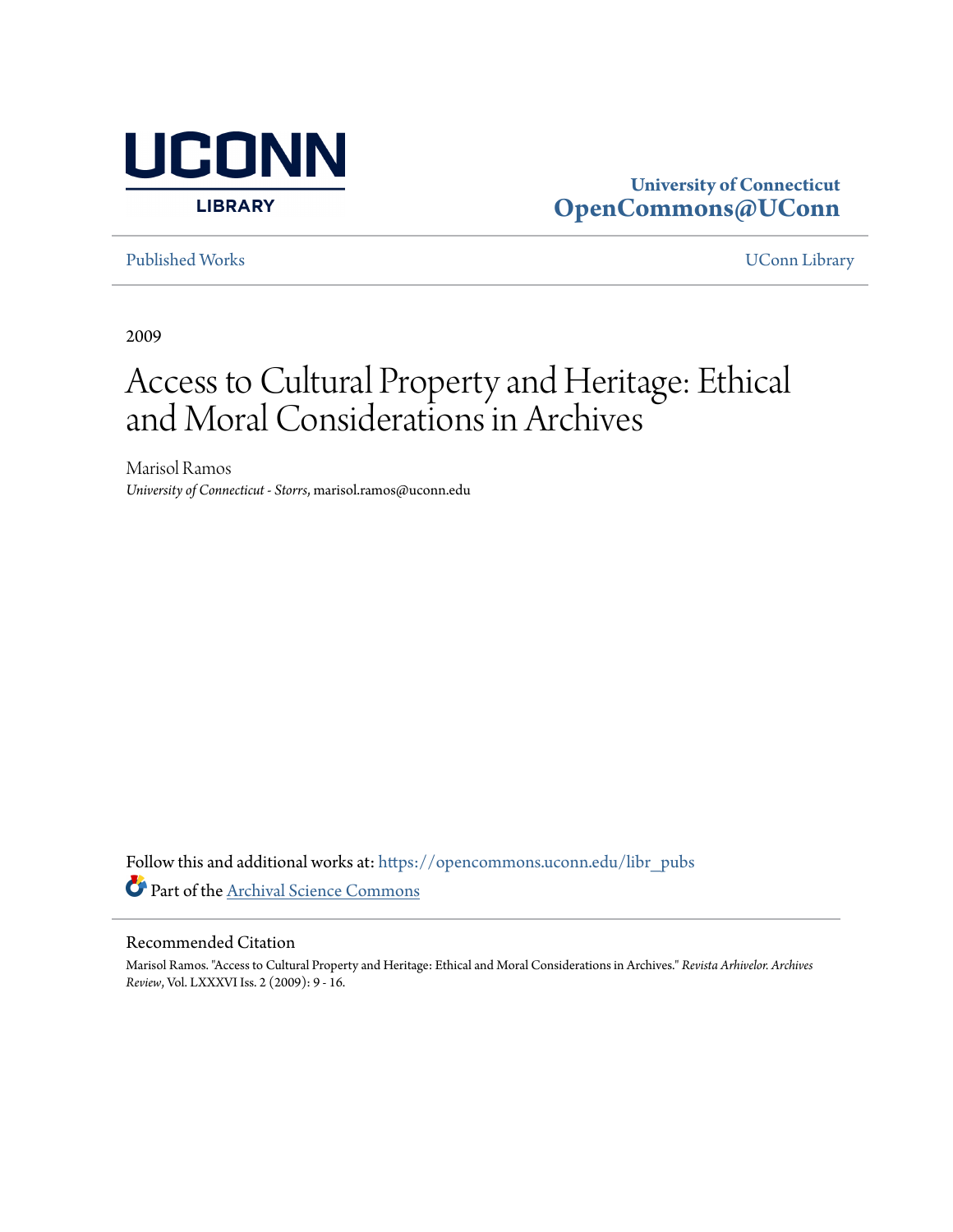# **Access to Cultural Property and Heritage: Ethical and Moral Considerations in Archives**

### **Marisol Ramos**

*The role of custody and the obligations of the custodian must be examined through the prism of access*<sup>1</sup> .

#### Jeannette A. Bastian

Keywords: *access*; *heritage*; *ethics*; *Society of American Archivists*

#### **Introduction**

<u> 1989 - Johann Barn, mars ar breist fan de Amerikaansk kommunent fan de Amerikaanske kommunent fan de Amerikaa</u>

**Ethical and Moral Considerations in Archives**<br>
Marised Ramos<br>
The role of custod in our properties of the consideration of the consideration of the consideration of the consideration of the consideration of the considera The University of Connecticut (UConn)'s Thomas J. Dodd Research Center Archives and Special Collections, part of the University Libraries, is an example of a repository that houses a wide variety of cultural heritage collections from Africa, the Caribbean, Europe and Latin America. Since I started working at the Dodd Center in 2007. I have been considering the ethical and moral obligations of managing these collections not only for our faculty and students, but also for researchers from all around the world, and more specifically for researchers and other users that have a national and cultural connection with our collections. When I started my job, I found myself unable to balance the needs to serve international users (who would request hundreds of photocopies of materials not found in their county) with the needs of the archives (to protect the materials against actions that could be detrimental to them, e.g. excessive photocopying). The majority of the requests came from Spanish researchers and most of the materials requested were unique titles only found in our institution – there were no copies in their country. Without access to them, these researchers felt their own research and part of their cultural heritage and history was incomplete. The only option at the time (2007) was to suggest to the researchers that they apply for a travel grant to visit the archives and allow digital photography when appropriate.

This state of affairs at the time left me very distressed because as an archivist, I felt unable to follow the tenets of the Society of American Archivists (SAA) Code of Ethics that states the section Access and Use:

<span id="page-1-0"></span><sup>&</sup>lt;sup>1</sup> Jeannette A. Bastian, *Taking Custody, Giving Access: A Postcustodial Role for a New Century,* "Archivaria", 53 (2002), 1, p. 76-96. [http://journals.sfu.ca/archivar/index.php/archivaria/ article/viewArticle/12838] [April 11, 2011].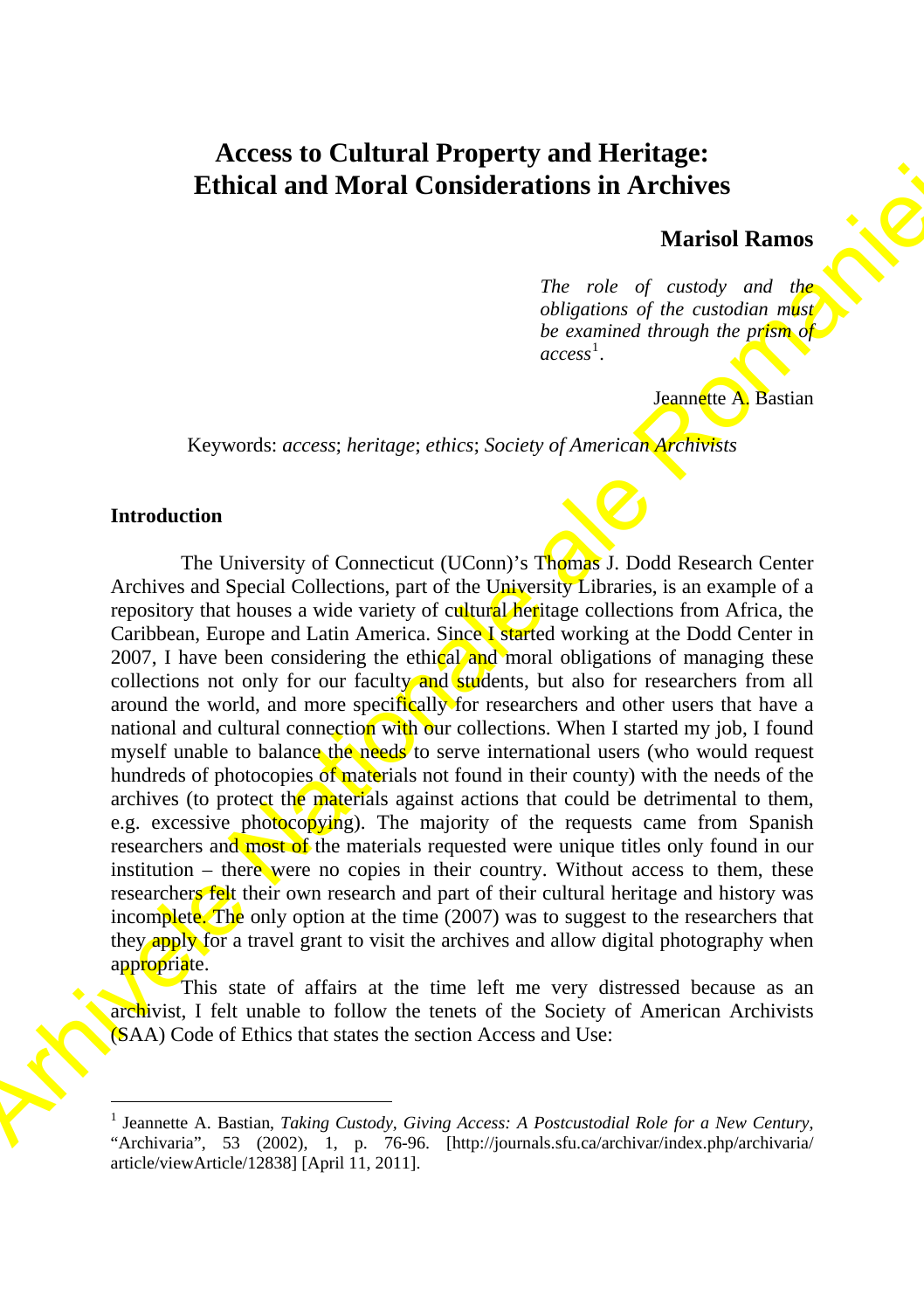"[A]rchivists actively promote open and equitable access to the records in their care within the context of their institutions' missions and their intended user groups. They minimize restrictions and maximize ease of access. They facilitate the continuing accessibility and intelligibility of archival materials in all formats...."<sup>2</sup>

sec[t](#page-2-1)ion to the model of the model of the model of the model of the model of the model of the model of the model of the model of the model of the model of the model of the model of the model of the model of the model of th At the time, I felt that even though we offer access "without discrimination and preferential treatment", we were unable to provide equitable access. On one hand, we were promoting these collections online, but on the other hand, when receiving request to photocopy or scan our materials from international users, most of the time we had to reject their requests. The situation was more poignant because we were unable to provide access to researchers that have a cultural connection with the collections. Although we do offer travel grants to visit the archives, the funding does not cover all expenses, thus only well-to-do or well-funded researchers from overseas would be able to come. The funding is also targeted to academic users, so a researcher who was not a faculty member or graduate student would not be eligible for financial support. What can we do to expand the opportunities to all users to get access to these collections without inflicting an added **financial** burden to the users? What could I do, using our own institution resources, to help researchers and citizens to get access to their cultural heritage? This piece will  $\langle$  try to answer these questions, in addition to discuss issues regarding cultural property, access, the effects of colonialism on the loss of cultural heritage, and the role of ethics in deciding access issues in an archival setting using my experience at the Thomas J. Dodd Research Center as an example.

#### **Recent Discussions on Cultural Property and Heritage**

In the recent past, discussions on cultural property in the United States (U.S.) and other developed countries seemed to have been focused on indigenous populations' cultural property<sup>3</sup> and less so on how to tackle other cultural properties that do not fall into categories such as cultural expressions, traditional or ethnic<sup>4</sup>.

<span id="page-2-0"></span><sup>&</sup>lt;sup>2</sup> See the current SAA's Code of Ethics document at http://www2.archivists.org/statements/saacore-values-statement-and-code-of-ethics.

<span id="page-2-1"></span><sup>&</sup>lt;sup>3</sup> For example, WIPO (World Intellectual Property Organization), http://www.wipo.int/tk/en/ and UNESCO Intangible Cultural Heritage, http://www.unesco.org/culture/ich/ index.php?lg=en&pg=home.

<span id="page-2-2"></span><sup>&</sup>lt;sup>4</sup> Because of the scope of the article I am unable to discuss in detail the major recent discussions regarding this topic, but in brief, the American Library Association created a task force to tackle access to cultural property in libraries. To learn about the Traditional Cultural Expressions Task Force (TCE) visit, http://wo.ala.org/tce/. The TCE taskforce submitted a draft document for comment called *Librarianship and Traditional Cultural Expressions: Nurturing Understanding and Respect* in 2009 which was greatly criticized. To see the full document created by the ALA's TCE task force visit, http://www.districtdispatch.org/wp-content/uploads/2011/01/TCE-Task-Force-Report-Final-1-9-11.pdf. See also, the Library Copyright Alliance's response to the TCE (February 2011), http://www.librarycopyrightalliance.org/bm~doc/lca\_tcecomments21march11.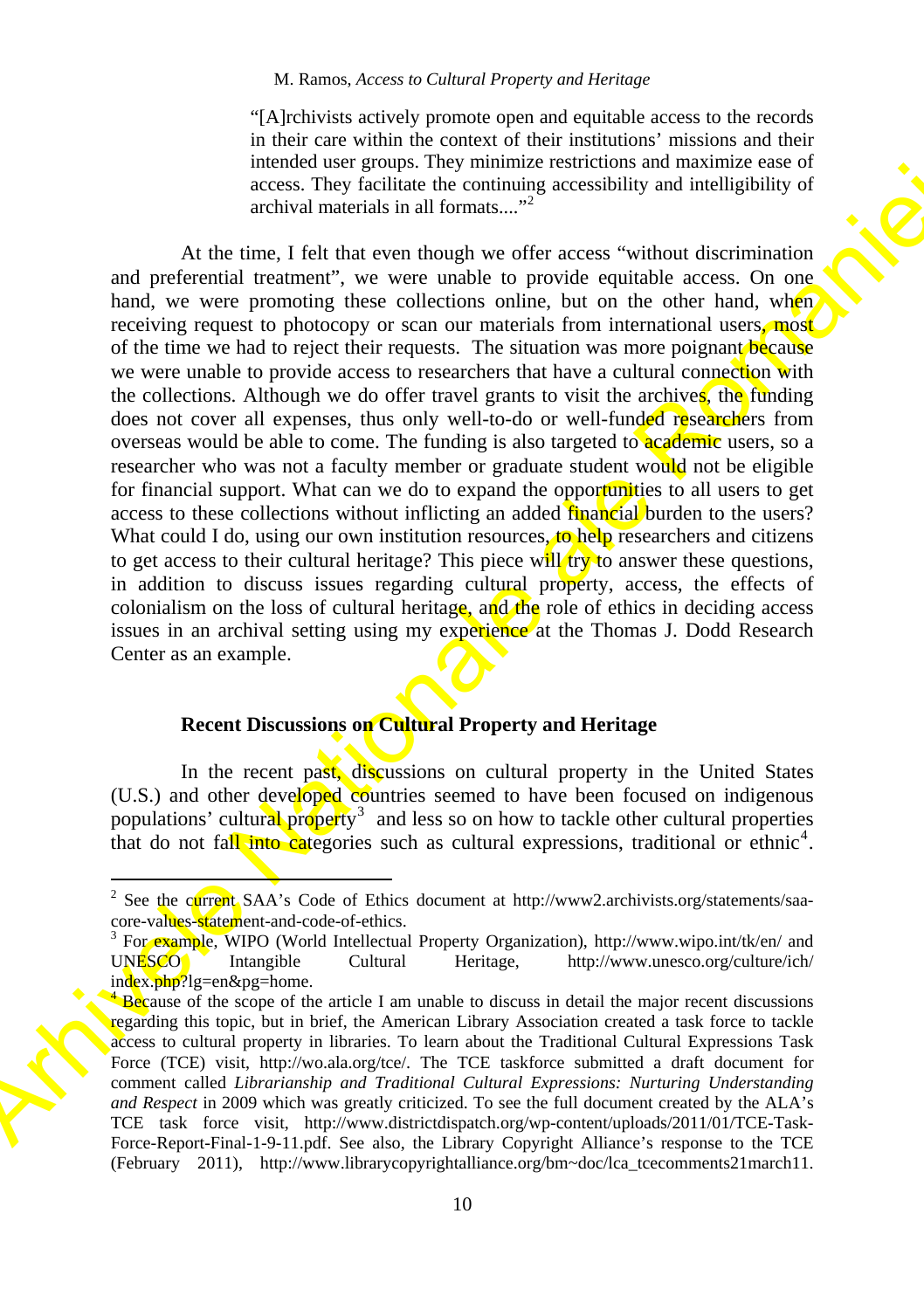Most recently, though, development inside SAA pointed out to a movement among archivists to start considering what are the moral or ethical obligations of archives that housed these collections toward the countries and its citizens who have little or no access to them. In the last five years two new SAA roundtables<sup>5</sup> were established to start addressing these issues: the Latin American and Caribbean Cultural Heritage Archives (LACCHA) and the Human Rights Archives Roundtable (HRART). These roundtables have created a space where members can discuss the best ways to give access to these collections among other archival issues.

In addition, in 2010 the SAA Council established a new working group, the Cultural Property Working Group<sup>6</sup>, to assist the Society in developing guidelines, best practices and new policies. At this time (2011), members of this group are working to create a framework that encompasses cultural sensitivity and empathy. The group hopes to be able to advice the SAA memberships on ways to address this issue and find solutions that can still balance the needs of users with the needs of the archives.

#### **Effects of colonialism on the loss of cultural heritage**

In the case of the the continue is the control of the control of the control of the control of the basis of the basis of the control of the control of the control of the control of the control of the control of the contro At the end of the first decade of the  $21<sup>st</sup>$  century, many post-colonial and neocolonial countries and regions are still dealing or living with the negative effects of colonialism in their cultural, economic and political practices. One of these effects is the loss of cultural heritage archives by expropriation (by former colonial powers). donations and/or purchases. Discussions about the effects of colonialism have been around since the early 1980s in anthropology, sociology and many other social sciences but it is not until the 2000s that Archival and Library Sciences started engaging in earnest in these discussions. Peter Limb argues that one of the most affected regions who have lost cultural heritage archives is Africa, a loss that he refers to as "document drain." He explains:

"The 'document drain' occurs in different ways. Via problems of preservation or access, or by acquisition by rich Western institutions able to afford entire archival or published collections – whilst the

pdf and SAA response's letter to Carrie Russell, Director of Program on Public Access to Information regarding the TCE draft document (January 2010) http://www.archivists.org/news/ 2010TCE%20letter%20to%20ALA.pdf.

 $\overline{\mathbf{v}}$ 

<span id="page-3-1"></span>6 To learn more about this working group, visit http://saa.archivists.org/4DCGI/ committees/SAAWG-CULPROP.html?Action=Show\_Comm\_Detail&CommCode=SAA\*\*WG-CULPROP&Time=690498197.

<span id="page-3-0"></span><sup>5</sup> Roundtables are groups of SAA members that share common interests and concerns, who hold meetings and projects and share concerns and issues to the SAA Council so actions and new policies can be created.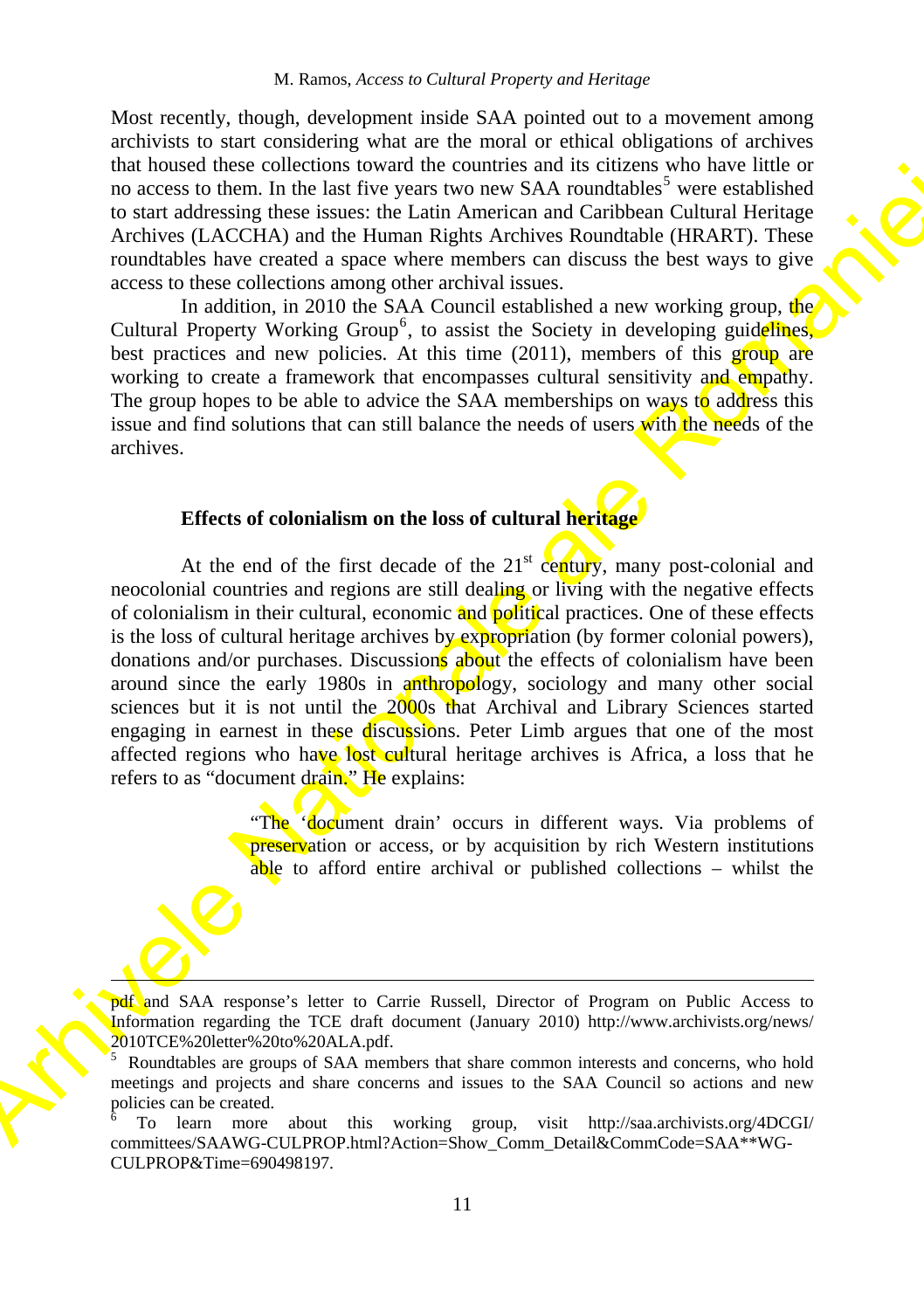African archives or publishing houses in which they reside or are produced rot and decay."[7](#page-4-0)

This photonomous for three celebratics and the Caribbean bit is can be found in other regions<br>and the Caribbean Context and bibliophics due to denoting percorol of Meister and bibliophics due to the mission of the energie This phenomenon is not limited to Africa but it can be found in other regions such as Latin America and the Caribbean. For example, Mexico has lost many personal collections of Mexican writers and bibliophiles due to the mistrust of creators toward the Mexican government or the lure of rich American universities willing to purchases their collections<sup>8</sup>. In the Caribbean, Jeannette A. Bastian described the loss of most of the U.S. Virgin Island (a former Danish colony) archives to Demark in the early  $20<sup>th</sup>$  century. She explains:

"Denmark's archival concerns following the sale agreement centered on uniting the records of its colonial offices as well as placating Danish citizens who, recognizing that centuries of colonial involvement meant that the records contained significant historical and genealogical information, lobbied heavily for their return. From the Danish perspective, these products of their colonial administration were Danish records that had to be brought home."<sup>9</sup>

Little consideration at that time was given to leave this archive to the people of the U.S. Virgin Islands or even to make copies of these documents for their inhabitants as part of their own history and cultural heritage. Although agreements had been signed to facilitate access to these records to the people of U.S. Virgin Islands<sup>10</sup>, the archives are still at the Danish National Archives<sup>11</sup>.

These examples are just a snapshot of the types of cultural heritage collections found in the United States that until recently were not easily available to the citizens, descendants and scholars from the countries of origin of these collections. This situation is not a unique problem to the United States but it is shared with other former European colonial metropolises. The fact that most of these collections in the custody of archival institutions in the US and Europe were legally

 $\overline{\phantom{a}}$  and  $\overline{\phantom{a}}$  and  $\overline{\phantom{a}}$  and  $\overline{\phantom{a}}$  and  $\overline{\phantom{a}}$  and  $\overline{\phantom{a}}$  and  $\overline{\phantom{a}}$  and  $\overline{\phantom{a}}$  and  $\overline{\phantom{a}}$  and  $\overline{\phantom{a}}$  and  $\overline{\phantom{a}}$  and  $\overline{\phantom{a}}$  and  $\overline{\phantom{a}}$  and  $\overline{\phantom{a}}$  a

<span id="page-4-0"></span><sup>7</sup> Peter Limb, *Ethical Issues in Southern African Archives and Libraries*, "Innovation: Appropriate Librarianship and Information Work in Southern Africa" 24 (2002), 1, p. 51-57 (52). [http:// www.innovation.ukzn.ac.za/Innovation/InnovationPdfs/No24Limb.pdf [April 11, 2011].

<span id="page-4-1"></span>See Yanet Aguilar Sosa, *La bibliofilia mexicana puede dejar su tragedia*, "El Universal", February 8, 2011 [http://www.eluniversal.com.mx/cultura/64749.html (in Spanish)]. Aguilar details the lost of cultural heritage in Mexico since the expulsion of the Jesuits order in 1767 to the present and what is the Mexican government doing to stop losing more of their heritage, http://www.eluniversal.com.mx/ cultura/64749.html (in Spanish). <sup>9</sup> J. A. Bastian, *op. cit.*, p. 79.

<span id="page-4-3"></span><span id="page-4-2"></span>J. A. Bastian, *op. cit.*, p. 79. 10 1999 Joint Agreement between Denmark and U.S. Virgin Island (J. A. Bastian, *op. cit.*, p. 92, note 61).

<span id="page-4-4"></span><sup>11</sup> Visit Danish National Library website on the Virgin Island for more info at http:// www.sa.dk/content/us/learning\_and\_research/the\_danish\_west\_indies [March 30, 2011]. In addition, other historical records about the U.S. Virgin Islands are housed at National Archives and Record Administration (NARA) in Washington, DC. See, http://www.archives.gov/research/guidefed-records/groups/055.html to access information on these *fonds*.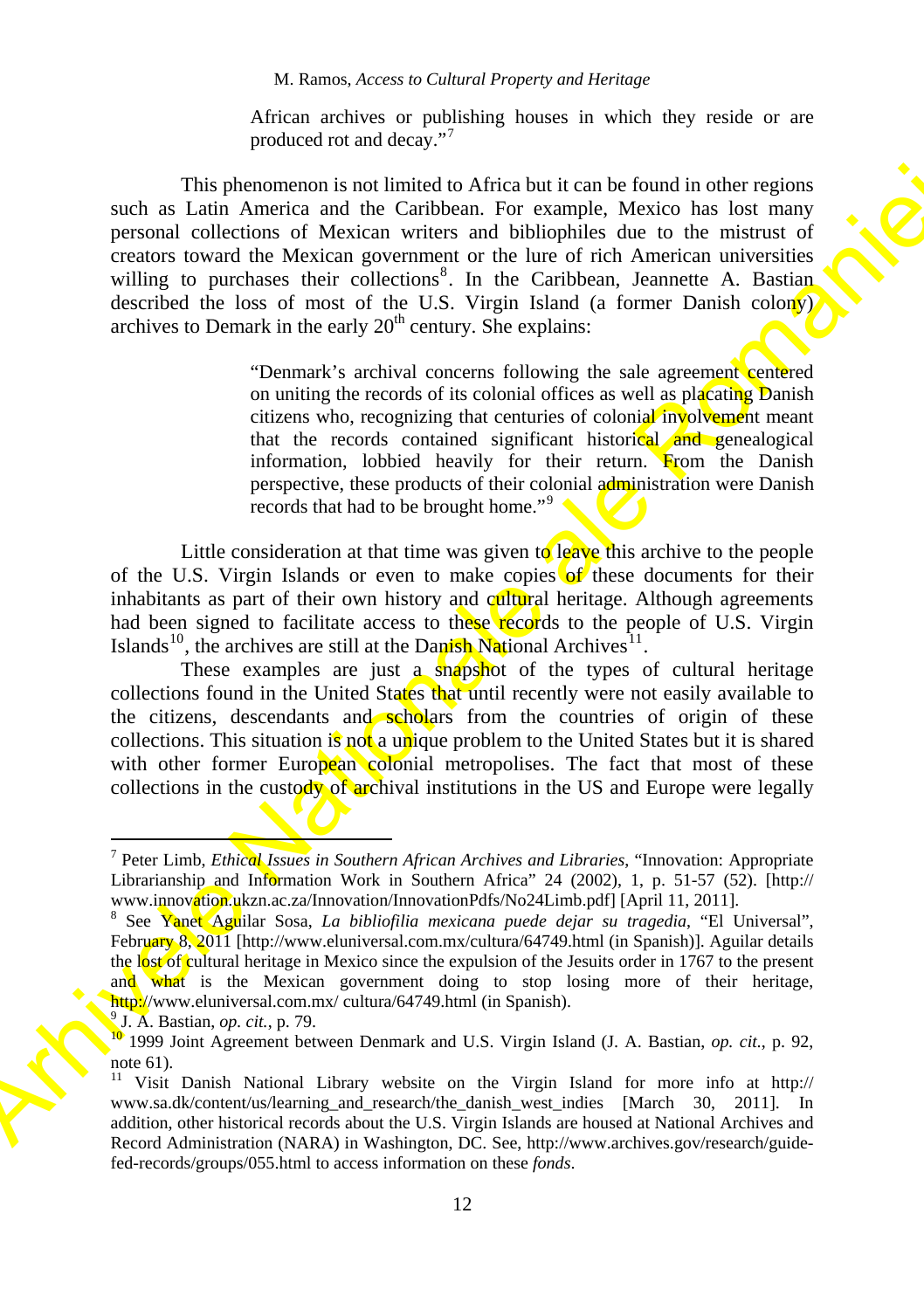obtained, does not take away the fact that by acquiring them, they have taken away the cultural heritage from the people where these collections were created or collected. As archivists, what kind of moral and/or ethical considerations should we be bear in mind when dealing with such cultural heritage collections?

## **Ethical and Moral**<sup>12</sup> **Considerations on Access to Cultural Heritage Collections**

In the last four years that I have worked at the University of Connecticut I have developed what I feel is a philosophical stance regarding cultural heritage collections housed in United States institutions based on current archival standards and the SAA Code of Ethics. As a cultural memory institution that holds materials that originated outside the United States that are so unique that the countries of origin do not have copies, it behooves us to find ways to make such material more accessible – it should be a moral obligation that we should strive for when possible.

EVINCHIEF AS a method as the state with the most state with the best function and control of the state model of the state in the state of the state of the state of the state of the state of the state of the state of the s What do I mean by ethical and moral considerations? When I think of ethics, I think back to the SAA's Code of Ethics regarding access. To strive to provide equitable access regardless if users are from the parent institutions or an outsider, and when that is not possible, to find solutions that eventually will make collections more accessible<sup>13</sup>. When I think of moral considerations  $\Gamma$  am referring to decisions based on my own personal philosophical code that I have developed as a Latinoamericanist scholar and an individual belonging to a minority group<sup>14</sup>, who can empathize with other researchers and users when they encounter that their cultural heritage is outside their country and it is hard or almost impossible to reach it. I believe being able to empathize with your users, especially with outside users who have a more emotional and cultural connection with the collection in our custody, is very important since their research and/or interest in the collection may go beyond an academic point of view and more toward feelings of national pride, family pride (genealogy) or accountability and social justice (human rights).

Archivists follow their own particular moral code and ethics, but most of us do share common moral and ethics regarding our professional obligations and our responsibilities **towards** the collections under our custody and the creators, donors and users that want access to it. Two examples at my institution showcase best how working with an ethical and moral framework has helped me to facilitate outside users to access their cultural heritage.

<u> De Santa Company de la propincia de la propincia de la propincia de la propincia de la propincia de la propincia de la propincia de la propincia de la propincia de la propincia de la propincia de la propincia de la propi</u>

<span id="page-5-0"></span> $12$  I am not using the term 'moral' in the religious sense but more in the social sense of a system of rules that define how we behave when dealing with different social situations.<br><sup>13</sup> For the purpose of this article, the term 'access' is used broadly to encompass different ways to

<span id="page-5-1"></span>connect collections with users, e.g. physical access to the archives, different reproduction options when users cannot visit the archives, bibliographic records to find collections and improve discoverability, and digitization projects to give access to collections online. 14 I am a Puerto Rican, one of the recognized minority groups in the United States.

<span id="page-5-2"></span>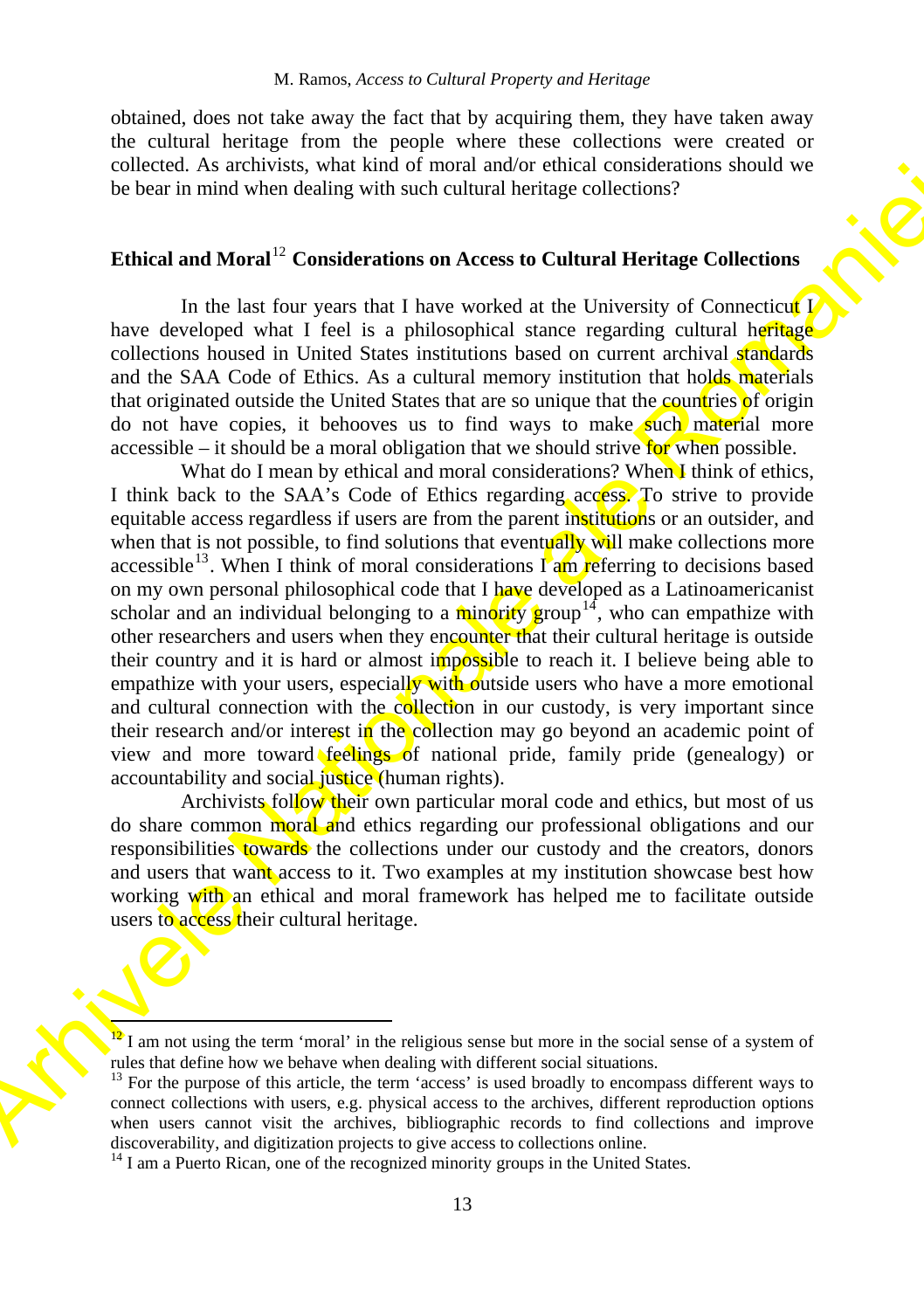#### **The Spanish Periodicals and Newspapers Collection**

collection into the reading the V-A-Min Collection (Space and the space of the reading terms in the reading of the space of the reading terms in the reading terms in the reading of the reading terms in the reading terms i In the early 1970s, the UConn's Special Collection department purchased a collection of Spanish periodicals and newspapers<sup>15</sup> dating from the  $18<sup>th</sup>$  to early  $20<sup>th</sup>$ centuries, with the bulk of the collection dating from the  $19<sup>th</sup>$  century. The collection is unique for various reasons: first, it was collected by the famous bibliophile, Juan Perez de Guzman y Boza, the Duque de T' Serclaes<sup>16</sup>. Second, because the newspapers collection was acquired as a lot, it maintained its integrity<sup>17</sup>. Third, because some of the titles are so unique that there are no copies left in Spain. Finally, some of the titles still contain fold-outs of music scores, sewing and knitting **patters** and many color prints, ephemeral supplements which usually did not survive since they were meant to be removed and used by the subscribers. Because of the uniqueness of the collection, many requests for photocopying from Spanish scholars were made but very few were able to be fulfilled because we did not have the staff or the right equipment to photocopy the amount of materials (sometimes over 100) pages). In addition, the act of photocopying so many copies would have been detrimental for the material (too fragile and brittle). It felt *ironic* and a little cruel to promote these collections to be used by a broad audience through the World Wide Web but then be forced by circumstances to provide limited or no access at all.

#### **The Puerto Rican Civil Courts Documents Collection (PRCCD)**

The PRCCD collection was purchased back in 2000 from a reputable antiquarian with whom the university had done business with for many years. The collection contains approx. 5000 holographic documents dated between 1840s to the 1890s, many of which are from the Arecibo district civil courts in Puerto Rico, covering the full range of cases that might have been brought to civil courts. The condition of the collection is fair with some major preservation issues, mainly brittleness, foxing and ink bleeding and ink erosion<sup>18</sup>. The collection is barely used

 $\overline{\phantom{a}}$  and  $\overline{\phantom{a}}$  and  $\overline{\phantom{a}}$  and  $\overline{\phantom{a}}$  and  $\overline{\phantom{a}}$  and  $\overline{\phantom{a}}$  and  $\overline{\phantom{a}}$  and  $\overline{\phantom{a}}$  and  $\overline{\phantom{a}}$  and  $\overline{\phantom{a}}$  and  $\overline{\phantom{a}}$  and  $\overline{\phantom{a}}$  and  $\overline{\phantom{a}}$  and  $\overline{\phantom{a}}$  a

<span id="page-6-0"></span><sup>&</sup>lt;sup>15</sup> The Spanish Periodicals and Newspapers collection is housed at the Thomas J. Dodd Research Center. To see a listing of all the holdings visit http://doddcenter.uconn.edu/asc/collections/ spanper.htm.

<span id="page-6-1"></span><sup>&</sup>lt;sup>16</sup> He was the twin brother of Manuel Pérez de Guzmán y Boza, Marqués de Jerez de los Caballeros, another famous bibliophile, reputed to have the best library of Spanish books in the world. When Archer Huntington, the founder of the Hispanic Society of New York, bought the collection in 1904, it is said that Ramón Menéndez Pidal, a well-known Spanish writer, lamented the loss of the collection, saying: "una perdida peor que la de Cuba [it was a loss worse than {losing} Cuba]", Margot Molina, *La biblioteca del marqués de Jerez era la major*", "El País", November 11, 2008 [http://www.elpais.com/articulo/andalucia/biblioteca/marques/Jerez/era/mejor/ elpepuespand/20081111elpand\_10/Tes].

<span id="page-6-2"></span><sup>17</sup> The rest of the Duke's vast collection of books, art pieces, incunables have been sold by the heirs through the years, breaking down the original collection and today no one knows for sure where everything is located.

<span id="page-6-3"></span> $18$  Oak gall ink, a very ferrous and corrosive ink when exposed to light and heat, was used to write all these documents. Little holes appear in the documents where ink pooled.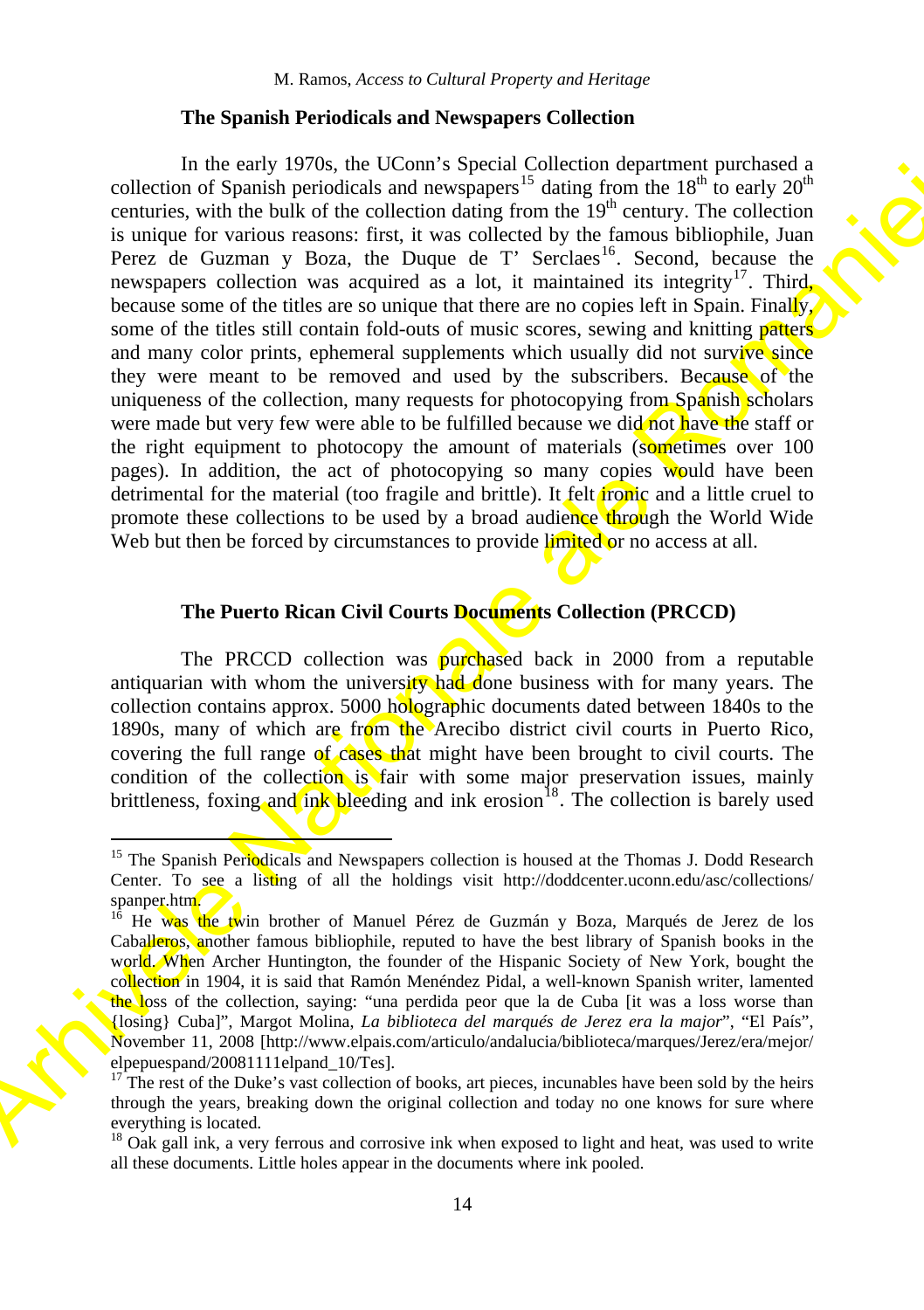PACCI Direction and in possible in each of the fact the strength and the strength and the control of the strength and the strength and the strength and the strength and the strength and the strength and the strength and t and we do not allow photocopying of it. In 2008, we received a request from one of the archivists at the General Archives of Puerto Rico to photocopy the whole PRCCD collection and if possible to return the collection to the General Archives of Puerto Rico. Her rationale was based on the fact the Puerto Rican legislature in 1955 promulgated Law #5 where stated that documents created during the Spanish colonial period needed to be transferred to the newly created *Archivo General de Puerto Rico*. The law, though, does not address issues such as records leaving this U.S. territory before 1955 and what mechanism to use to recover them. Because of this situation, the Puerto Rican archivist could not and did not demand the return of the material, but asked if copies could be sent back to Puerto Rico. At the time of the request, we wanted to return the collection but were unable to return the material for lack of documentation – the Puerto Rican government did not **provide** any documentation to legally prove ownership – and we could not photocopy the material either because its condition is so fragile that photocopying will actually damage the collection. So, what to do?

## **Giving Access to Cultural Heritage Collections**

 $\overline{\phantom{a}}$ 

These two cases echo some of the issues discussed by Limb and Bastian in their respective articles: "document drain" through purchases of private collections and loss of historical documents vital to national and colonial history. Both cases required special consideration: balancing the needs of researchers to get access to unique materials, with the needs of the **archives** to protect the material from damage. But, it was clear to me that my duty as a custodian of these materials was to find ways to make it available to these users. When you are the only repository that owns these types of collections, it is our moral and ethical obligation to find ways to unite users with the collections created in their own countries of origin, in addition to other users from around the world.

Therefore, with the support of my supervisors and colleagues I was able to identify funding opportunities to digitize parts of the Spanish Periodicals and Newspaper collection. The Digital Projects Team at the UConn Libraries, awards grants to digitize collections to promote access as part of the Libraries' strategic goals, and  $\overline{I}$  successfully applied for funding.<sup>19</sup> This project was a complete success. We were able to digitize 20 titles<sup>20</sup> and to create a webpage with background information on the collection with a listing of all digitized titles. National and

<span id="page-7-0"></span><sup>&</sup>lt;sup>19</sup> To learn more about the University of Connecticut Libraries' Strategic Plan 2009-2014, visit http://www.lib.uconn.edu/about/publications/stratplan2014.pdf See, Goal # 3, pg. 10, regarding the library role regarding digitization: "... The Libraries' path is clear: enhance the research process through direct support via our liaisons and collections and take on new roles of digital preservation, organization, and access." Also, see Strategy B, pg. 10, #2: "Identify, digitize, and organize subject and artifact collections valuable for research and make them accessible to our researchers and to the scholarly community at large."

<span id="page-7-1"></span><sup>20</sup> Visit the *Spanish Periodicals and Newspapers: Women's Magazine Digital Collection* at http:// doddcenter.uconn.edu/asc/collections/spanwomen.htm.